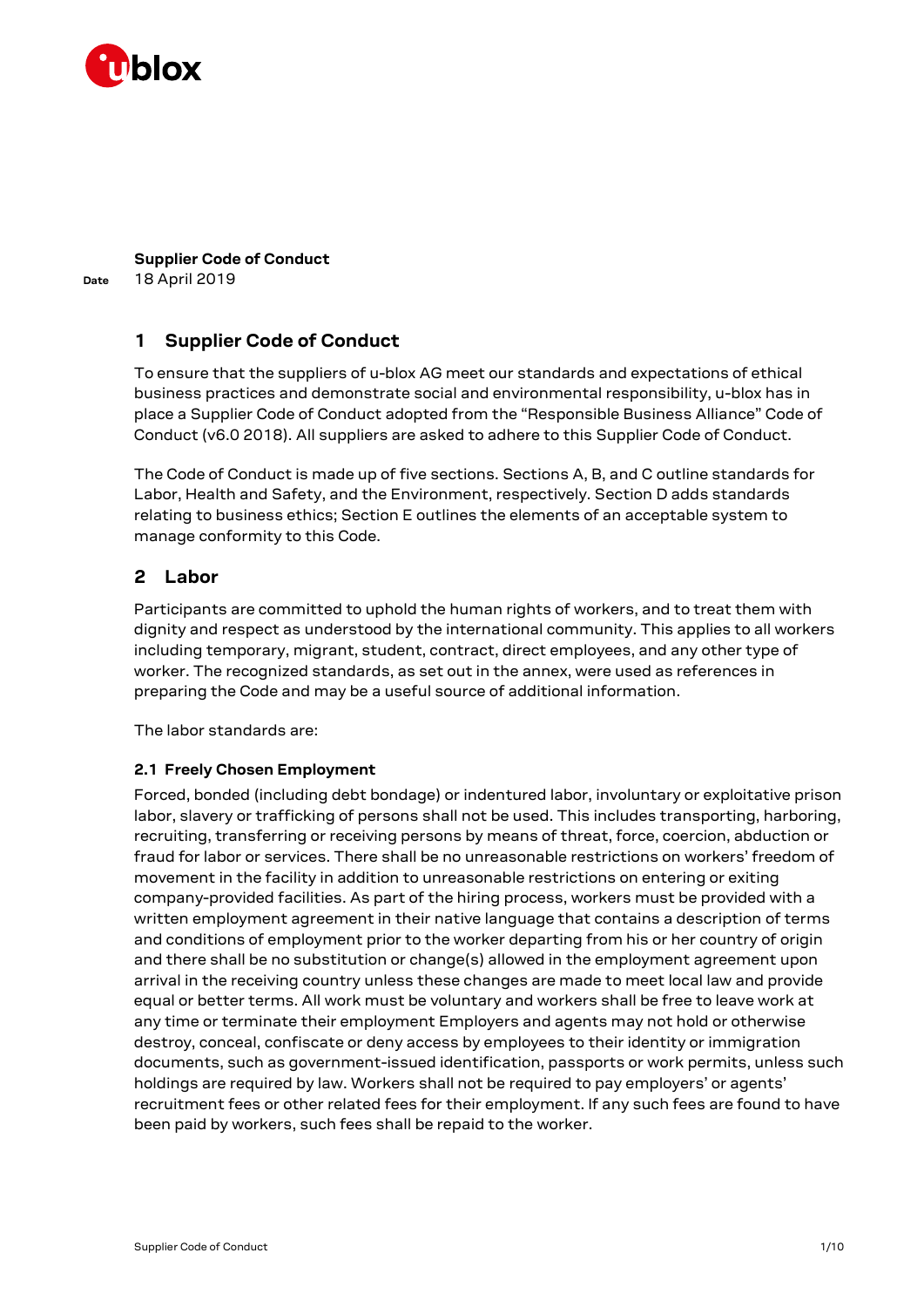

# **2.2 Young Workers**

Child labor is not to be used in any stage of manufacturing. The term "child" refers to any person under the age of 15, or under the age for completing compulsory education, or under the minimum age for employment in the country, whichever is greatest. The use of legitimate workplace learning programs, which comply with all laws and regulations, is supported. Workers under the age of 18 (Young Workers) shall not perform work that is likely to jeopardize their health or safety, including night shifts and overtime. Participant shall ensure proper management of student workers through proper maintenance of student records, rigorous due diligence of educational partners, and protection of students' rights in accordance with applicable law and regulations. Participant shall provide appropriate support and training to all student workers. In the absence of local law, the wage rate for student workers, interns and apprentices shall be at least the same wage rate as other entry-level workers performing equal or similar tasks.

## **2.3 Working Hours**

Studies of business practices clearly link worker strain to reduced productivity, increased turnover and increased injury and illness. Working hours are not to exceed the maximum set by local law. Further, a workweek should not be more than 60 hours per week, including overtime, except in emergency or unusual situations. Workers shall be allowed at least one day off every seven days.

## **2.4 Wages and Benefits**

Compensation paid to workers shall comply with all applicable wage laws, including those relating to minimum wages, overtime hours and legally mandated benefits. In compliance with local laws, workers shall be compensated for overtime at pay rates greater than regular hourly rates. Deductions from wages as a disciplinary measure shall not be permitted. For each pay period, workers shall be provided with a timely and understandable wage statement that includes sufficient information to verify accurate compensation for work performed. All use of temporary, dispatch and outsourced labor will be within the limits of the local law.

## **2.5 Humane Treatment**

There is to be no harsh and inhumane treatment including any sexual harassment, sexual abuse, corporal punishment, mental or physical coercion or verbal abuse of workers; nor is there to be the threat of any such treatment. Disciplinary policies and procedures in support of these requirements shall be clearly defined and communicated to workers.

## **2.6 Non-Discrimination**

Participants should be committed to a workforce free of harassment and unlawful discrimination. Companies shall not engage in discrimination based on race, color, age, gender, sexual orientation, gender identity and expression, ethnicity or national origin, disability, pregnancy, religion, political affiliation, union membership, covered veteran status, protected genetic information or marital status in hiring and employment practices such as wages, promotions, rewards, and access to training. Workers shall be provided with reasonable accommodation for religious practices. In addition, workers or potential workers should not be subjected to medical tests or physical exams that could be used in a discriminatory way.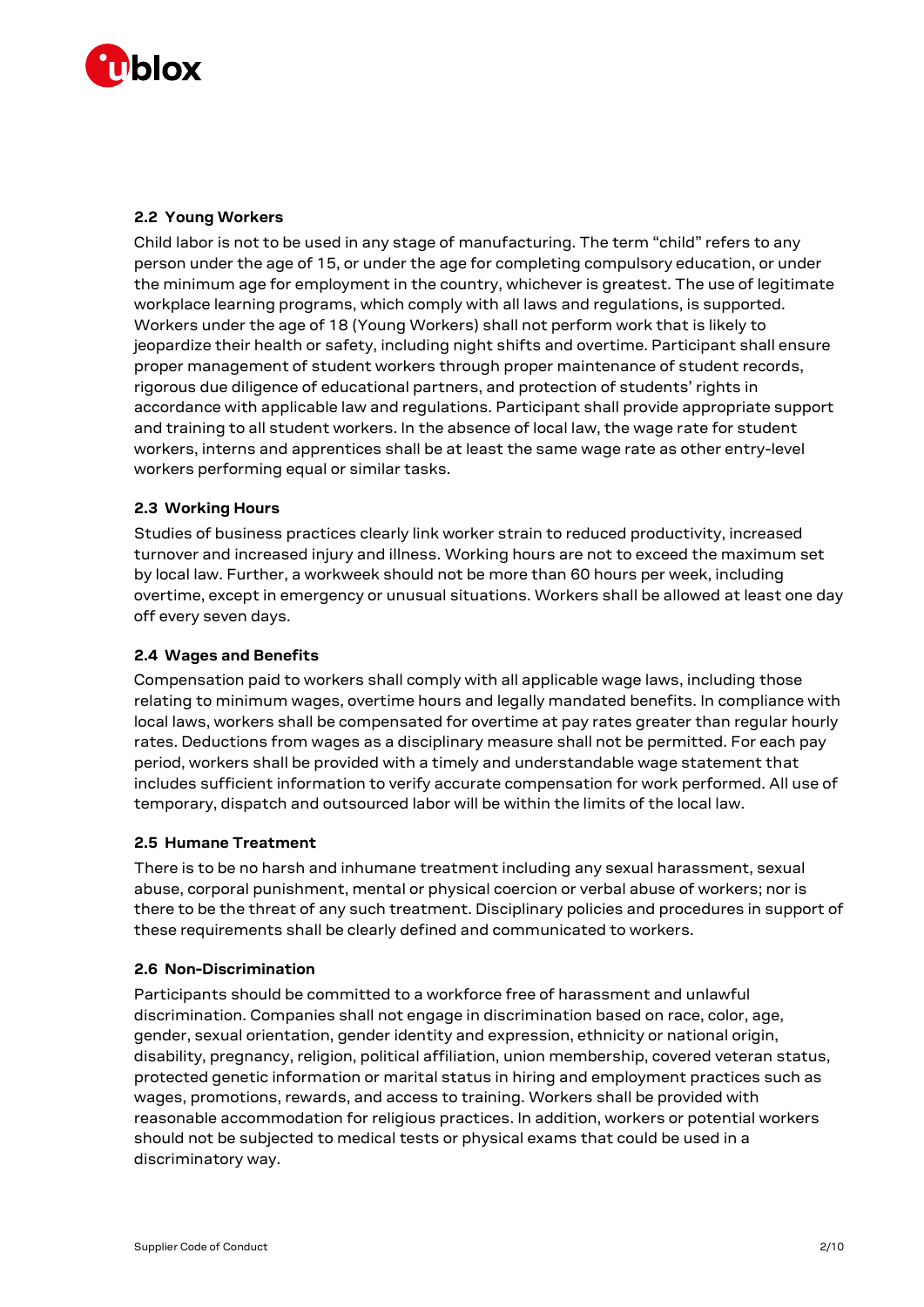

## **2.7 Freedom of Association**

In conformance with local law, participants shall respect the right of all workers to form and join trade unions of their own choosing, to bargain collectively and to engage in peaceful assembly as well as respect the right of workers to refrain from such activities. Workers and/or their representatives shall be able to openly communicate and share ideas and concerns with management regarding working conditions and management practices without fear of discrimination, reprisal, intimidation or harassment.

# **3 Health and Safety**

Participants recognize that in addition to minimizing the incidence of work-related injury and illness, a safe and healthy work environment enhances the quality of products and services, consistency of production and worker retention and morale. Participants also recognize that ongoing worker input and education is essential to identifying and solving health and safety issues in the workplace. Recognized management systems such as OHSAS 18001 and ILO Guidelines on Occupational Safety and Health were used as references in preparing the Code and may be a useful source of additional information.

The health and safety standards are:

# **3.1 Occupational Safety**

Worker potential for exposure to safety hazards (e.g., chemical, electrical and other energy sources, fire, vehicles, and fall hazards) are to be identified and assessed, and controlled through proper design, engineering and administrative controls, preventative maintenance and safe work procedures (including lockout/tagout), and ongoing safety training. Where hazards cannot be adequately controlled by these means, workers are to be provided with appropriate, well-maintained, personal protective equipment and educational materials about risks to them associated with these hazards. Reasonable steps must also be taken to remove pregnant women/nursing mothers from working condition with high hazards, remove or reduce any workplace health and safety risks to pregnant women and nursing mothers including those associated with their work assignments, as well as include reasonable accommodations for nursing mothers.

## **3.2 Emergency Preparedness**

Potential emergency situations and events are to be identified and assessed, and their impact minimized by implementing emergency plans and response procedures including: emergency reporting, employee notification and evacuation procedures, worker training and drills, appropriate fire detection and suppression equipment, clear and unobstructed egress adequate exit facilities and recovery plans. Such plans and procedures shall focus on minimizing harm to life, the environment and property.

## **3.3 Occupational Injury and Illness**

Procedures and systems are to be in place to prevent, manage, track and report occupational injury and illness including provisions to: encourage worker reporting; classify and record injury and illness cases; provide necessary medical treatment; investigate cases and implement corrective actions to eliminate their causes; and facilitate return of workers to work.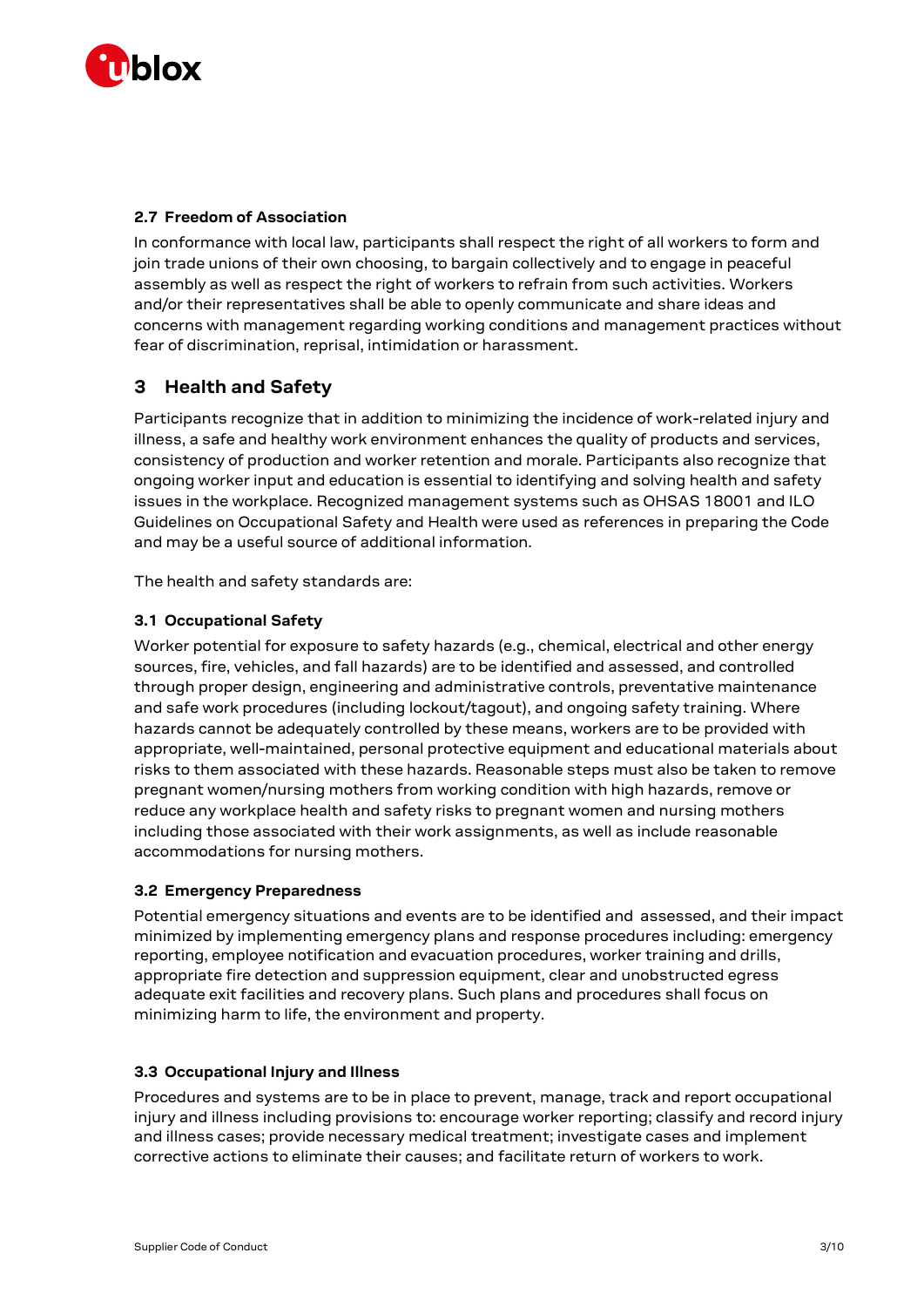

# **3.4 Industrial Hygiene**

Worker exposure to chemical, biological and physical agents is to be identified, evaluated, and controlled according to the hierarchy of controls. Potential hazards are to be eliminated or controlled through proper design, engineering and administrative controls. When hazards cannot be adequately controlled by such means, workers are to be provided with and use appropriate, well-maintained, personal protective equipment. Protective programs shall include educational materials about the risks associated with these hazards.

## **3.5 Physically Demanding Work**

Worker exposure to the hazards of physically demanding tasks, including manual material handling and heavy or repetitive lifting, prolonged standing and highly repetitive or forceful assembly tasks is to be identified, evaluated and controlled.

## **3.6 Machine Safeguarding**

Production and other machinery shall be evaluated for safety hazards. Physical guards, interlocks and barriers are to be provided and properly maintained where machinery presents an injury hazard to workers.

## **3.7 Sanitation, Food, and Housing**

Workers are to be provided with ready access to clean toilet facilities, potable water and sanitary food preparation, storage, and eating facilities. Worker dormitories provided by the Participant or a labor agent are to be maintained to be clean and safe, and provided with appropriate emergency egress, hot water for bathing and showering, adequate lighting heat and ventilation, individually secured accommodations for storing personal and valuable items, and reasonable personal space along with reasonable entry and exit privileges.

## **3.8 Health and Safety Communication**

Participant shall provide workers with appropriate workplace health and safety information and training in the language of the worker or in a language the worker can understand for all identified workplace hazards that workers are exposed to, including but not limited to mechanical, electrical, chemical, fire, and physical hazards.. Health and safety related information shall be clearly posted in the facility or placed in a location identifiable and accessible by workers. Training is provided to all workers prior to the beginning of work and regularly thereafter. Workers shall be encouraged to raise safety concerns.

# **4 Environmental**

Participants recognize that environmental responsibility is integral to producing world class products. In manufacturing operations, adverse effects on the community, environment and natural resources are to be minimized while safeguarding the health and safety of the public. Recognized management systems such as ISO 14001 and the Eco Management and Audit System (EMAS) were used as references in preparing the Code and may be a useful source of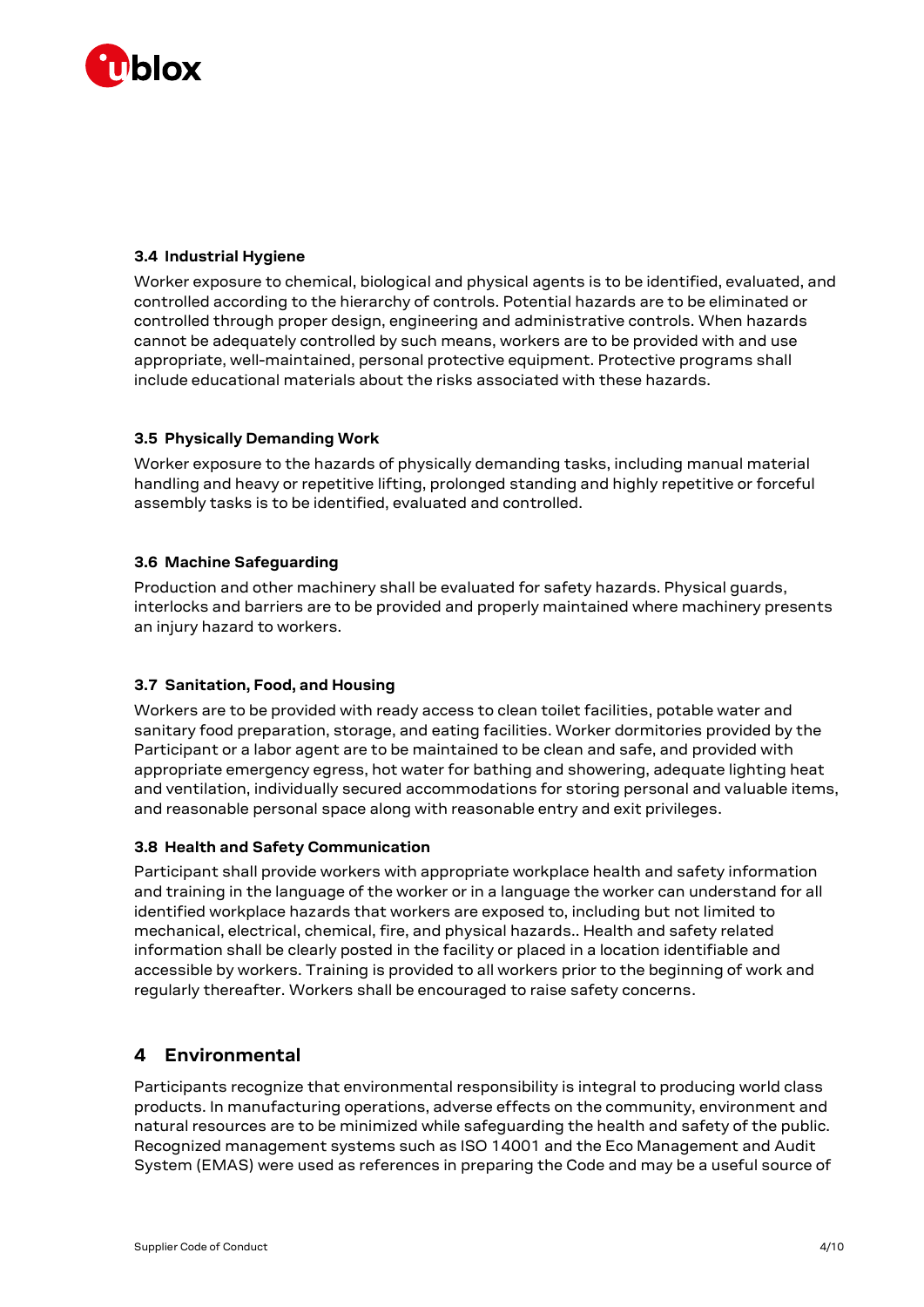

additional information.

The environmental standards are:

## **4.1 Environmental Permits and Reporting**

All required environmental permits (e.g. discharge monitoring), approvals and registrations are to be obtained, maintained and kept current and their operational and reporting requirements are to be followed.

## **4.2 Pollution Prevention and Resource Reduction**

Emissions and discharges of pollutants and generation of waste are to be minimized or eliminated at the source or by practices such as adding pollution control equipment; modifying production, maintenance and facility processes; or by other means. The use of natural resources, including water, fossil fuels, minerals and virgin forest products, is to be conserved or by practices such as modifying production, maintenance and facility processes, materials substitution, re-use, conservation, recycling or other means.

## **4.3 Hazardous Substances**

Chemicals and other materials posing a hazard to humans or the environment are to be identified, labelled and managed to ensure their safe handling, movement, storage, use, recycling or reuse and disposal.

## **4.4 Solid Waste**

Participant shall implement a systematic approach to identify, manage, reduce, and responsibly dispose of or recycle solid waste (non-hazardous).

## **4.5 Air Emissions**

Air emissions of volatile organic chemicals, aerosols, corrosives, particulates, ozone depleting chemicals and combustion by-products generated from operations are to be characterized, routinely monitored, controlled and treated as required prior to discharge. Participant shall conduct routine monitoring of the performance of its air emission control systems.

## **4.6 Materials Restrictions**

Participants are to adhere to all applicable laws, regulations and customer requirements regarding prohibition or restriction of specific substances in products and manufacturing, including labeling for recycling and disposal.

## **4.7 Water Management**

Participant shall implement a water management program that documents, characterizes, and monitors water sources, use and discharge; seeks opportunities to conserve water; and controls channels of contamination. All wastewater is to be characterized, monitored,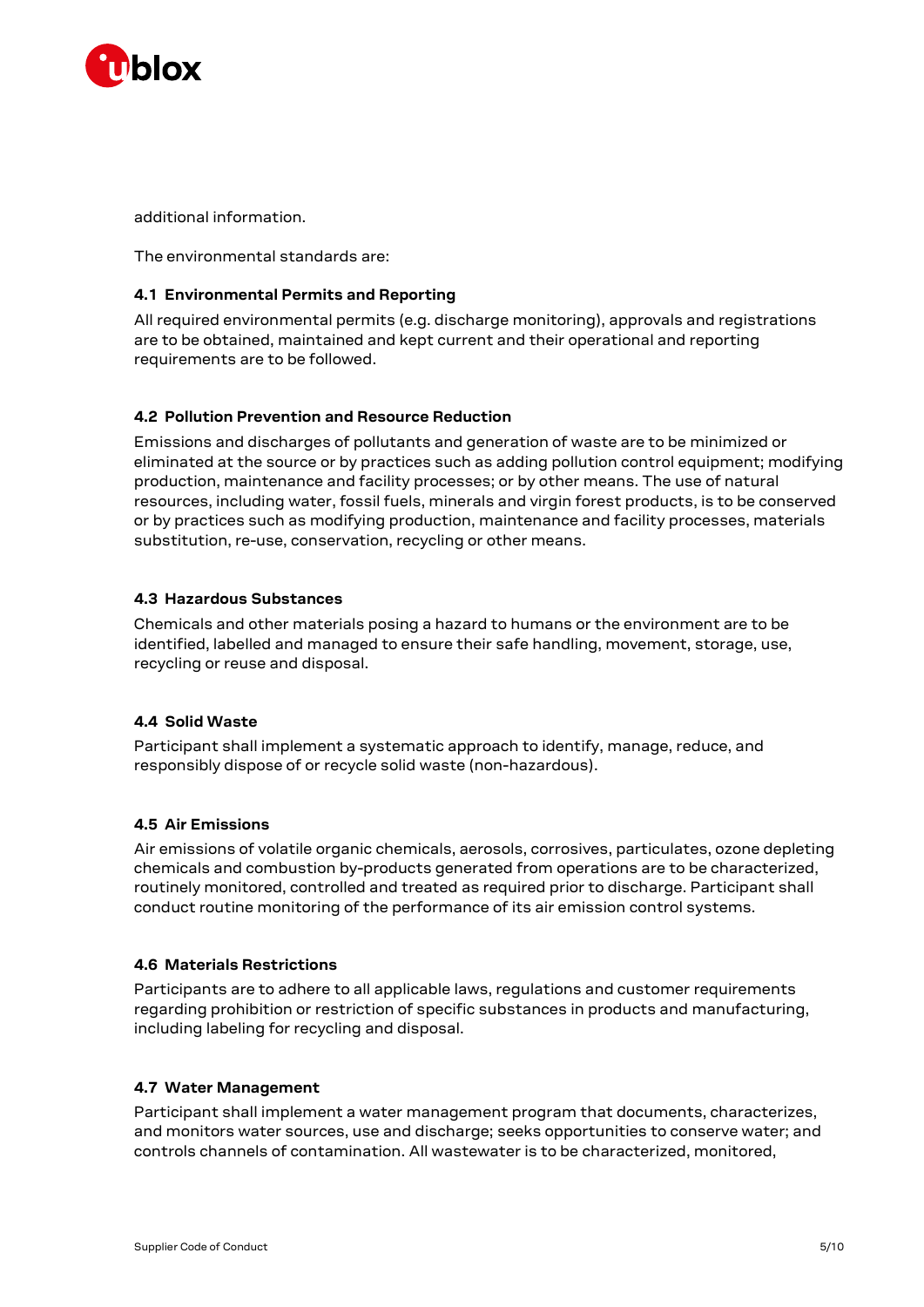

controlled, and treated as required prior to discharge or disposal. Participant shall conduct routine monitoring of the performance of its wastewater treatment and containment systems to ensure optimal performance and regulatory compliance.

## **4.8 Energy Consumption and Greenhouse Gas Emissions**

Energy consumption and all relevant Scopes 1 and 2 greenhouse gas emissions are to be tracked and documented, at the facility and/or corporate level. Participants are to look for cost-effective methods to improve energy efficiency and to minimize their energy consumption and greenhouse gas emissions.

# **5 Ethics**

To meet social responsibilities and to achieve success in the marketplace, Participants and their agents are to uphold the highest standards of ethics including:

#### 1) Business Integrity

The highest standards of integrity are to be upheld in all business interactions. Participants shall have a zero tolerance policy to prohibit any and all forms of bribery, corruption, extortion and embezzlement.

#### 2) No Improper Advantage

Bribes or other means of obtaining undue or improper advantage are not to be promised, offered, authorized, given or accepted. This prohibition covers promising, offering, authorizing, giving or accepting anything of value, either directly or indirectly through a third party, in order to obtain or retain business, direct business to any person, or otherwise gain an improper advantage. Monitoring and enforcement procedures shall be implemented to ensure compliance with anti-corruption laws.

#### 3) Disclosure of Information

All business dealings should be transparently performed and accurately reflected on Participant's business books and records. Information regarding participant labor, health and safety, environmental practices, business activities, structure, financial situation and performance is to be disclosed in accordance with applicable regulations and prevailing industry practices. Falsification of records or misrepresentation of conditions or practices in the supply chain are unacceptable.

#### 4) Intellectual Property

Intellectual property rights are to be respected; transfer of technology and know-how is to be done in a manner that protects intellectual property rights; and, customer and supplier information is to be safeguarded.

### 5) Fair Business, Advertising and Competition

Standards of fair business, advertising and competition are to be upheld.

#### 6) Protection of Identity and Non-Retaliation

Programs that ensure the confidentiality, anonymity and protection of supplier and employee whistleblowers are to be maintained, unless prohibited by law. Participants should have a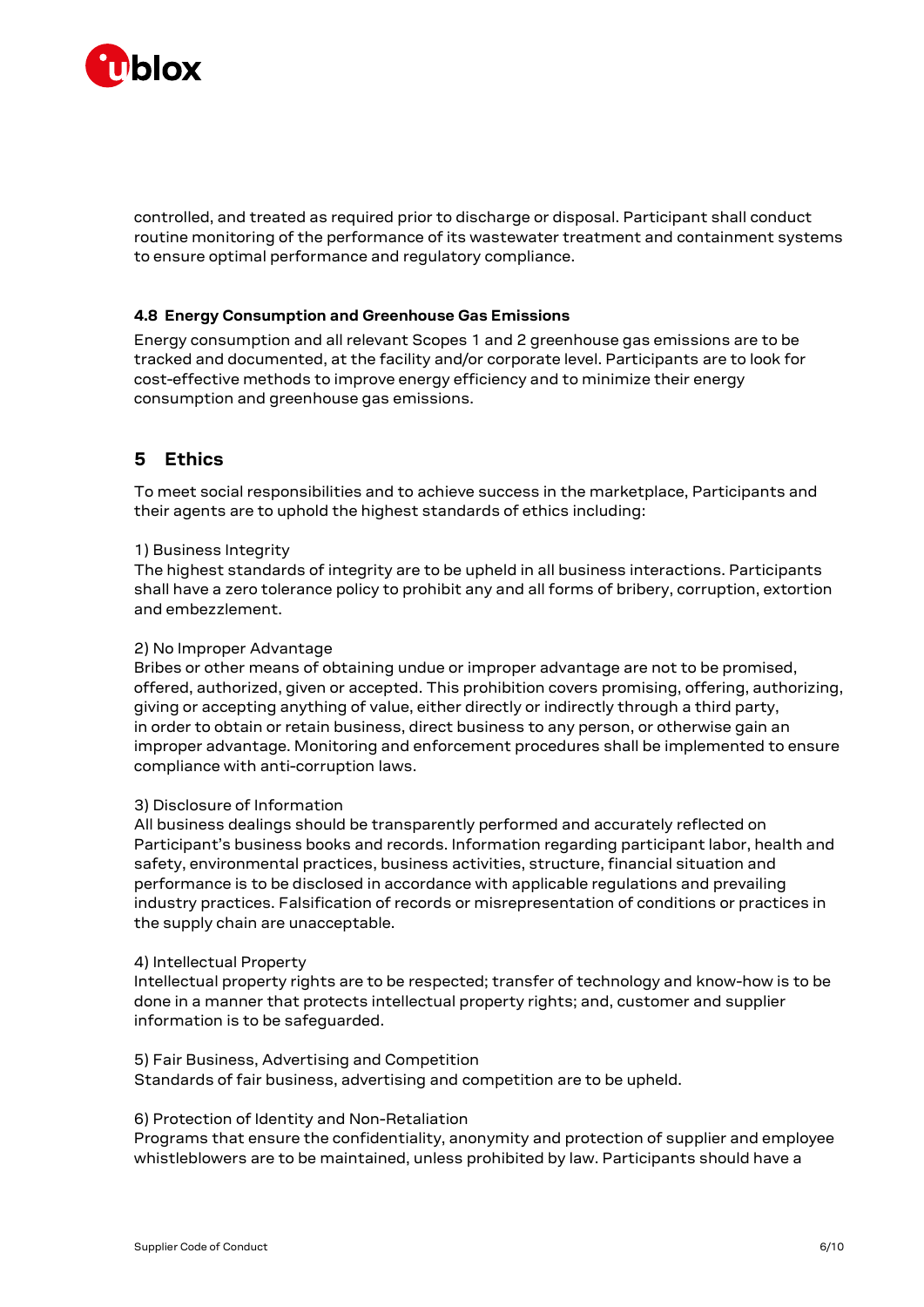

communicated process for their personnel to be able to raise any concerns without fear of retaliation.

### 7) Responsible Sourcing of Minerals

Participants shall have a policy to reasonably assure that the tantalum, tin, tungsten and gold in the products they manufacture does not directly or indirectly finance or benefit armed groups that are perpetrators of serious human rights abuses in the Democratic Republic of the Congo or an adjoining country. Participants shall exercise due diligence on the source and chain of custody of these minerals and make their due diligence measures available to customers upon customer request.

#### 8) Privacy

Participants are to commit to protecting the reasonable privacy expectations of personal information of everyone they do business with, including suppliers, customers, consumers and employees. Participants are to comply with privacy and information security laws and regulatory requirements when personal information is collected, stored, processed, transmitted, and shared.

# **6 Management Systems**

Participants shall adopt or establish a management system whose scope is related to the content of this Code. The management system shall be designed to ensure: (a) compliance with applicable laws, regulations and customer requirements related to the participant's operations and products; (b) conformance with this Code; and (c) identification and mitigation of operational risks related to this Code. It should also facilitate continual improvement.

The management system should contain the following elements:

## **6.1 Company Commitment**

A corporate social and environmental responsibility policy statements affirming Participant's commitment to compliance and continual improvement, endorsed by executive management and posted in the facility in the local language.

#### **6.2 Management Accountability and Responsibility**

The Participant clearly identifies senior executive and company representative[s] responsible for ensuring implementation of the management systems and associated programs. Senior management reviews the status of the management system on a regular basis.

### **6.3 Legal and Customer Requirements**

A process to identify, monitor and understand applicable laws, regulations and customer requirements, including the requirements of this Code.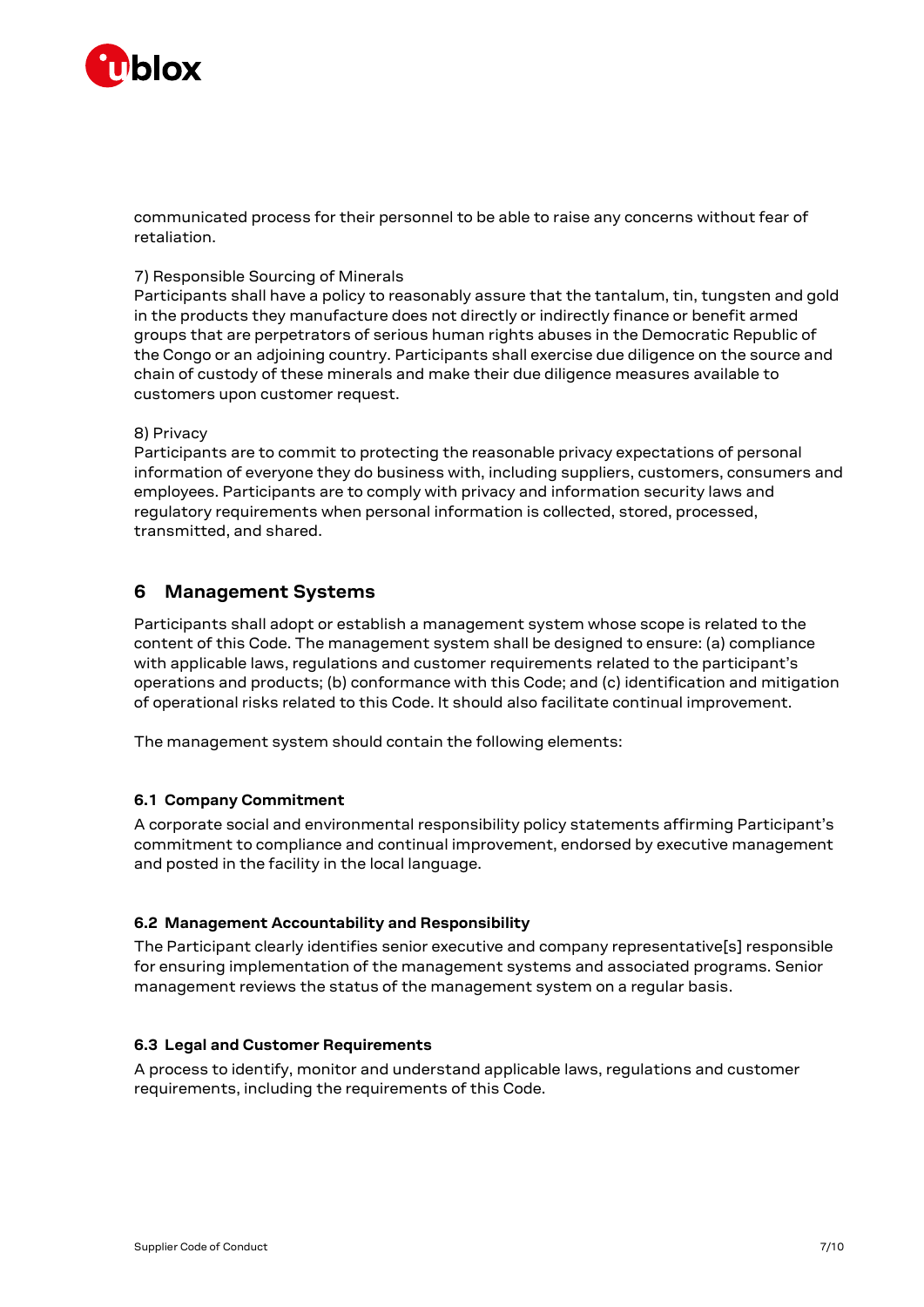

## **6.4 Risk Assessment and Risk Management**

A process to identify the legal compliance, environmental, health and safety and labor practice and ethics risks associated with Participant's operations. Determination of the relative significance for each risk and implementation of appropriate procedural and physical controls to control the identified risks and ensure regulatory compliance.

## **6.5 Improvement Objectives**

Written performance objectives, targets and implementation plans to improve the Participant's social and environmental performance, including a periodic assessment of Participant's performance in achieving those objectives.

## **6.6 Training**

Programs for training managers and workers to implement Participant's policies, procedures and improvement objectives and to meet applicable legal and regulatory requirements.

## **6.7 Communication**

A process for communicating clear and accurate information about Participant's policies, practices, expectations and performance to workers, suppliers and customers.

## **6.8 Worker Feedback, Participation and Grievance**

Ongoing processes, including an effective grievance mechanism, to assess employees' understanding of and obtain feedback on or violations against practices and conditions covered by this Code and to foster continuous improvement.

## **6.9 Audits and Assessments**

Periodic self-evaluations to ensure conformity to legal and regulatory requirements, the content of the Code and customer contractual requirements related to social and environmental responsibility.

## **6.10 Corrective Action Process**

A process for timely correction of deficiencies identified by internal or external assessments, inspections, investigations and reviews.

## **6.11 Documentation and Records**

Creation and maintenance of documents and records to ensure regulatory compliance and conformity to company requirements along with appropriate confidentiality to protect privacy.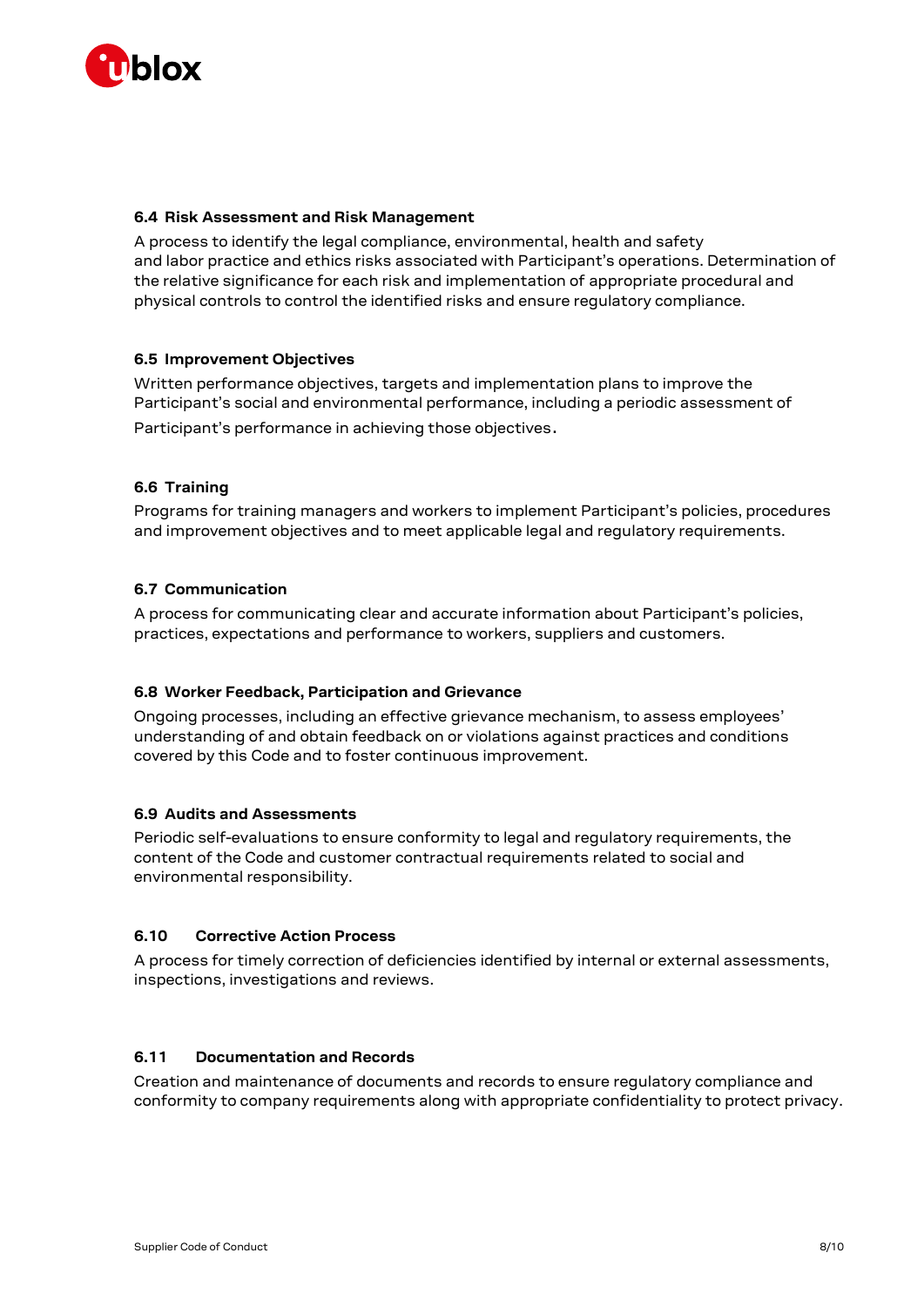

# **6.12 Supplier Responsibility**

A process to communicate Code requirements to suppliers and to monitor supplier compliance to the Code.